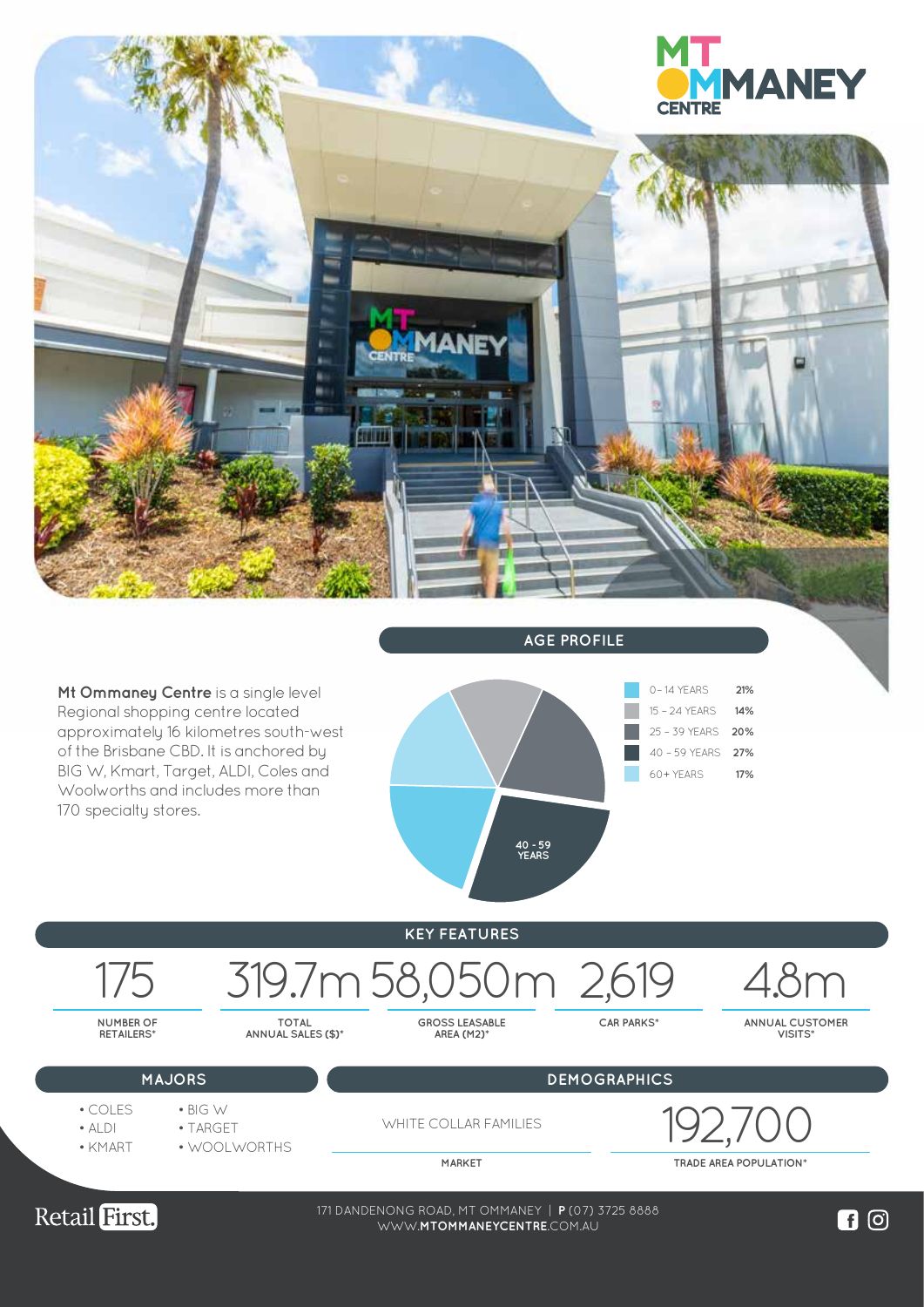

**Disclaimer:** The shopping centre described in this publication is manoged by Refail First Ply Ltd. Whilst all reasonable efforts how been made to ensure the information is accurate and up to date, Retail First maintains t change the information at any thout notice to users. Retail First does not warrant the content or accuracy of the information in this publication, including information sourced from third parties, and does not quarantee th mage, artist impression, or forecast in this publication will actually accur. Retail hers to a tell first has taken all reasonable care when preparing this publication the use of the information. This publication was creat Disclaimer. The shopping centre described in this publication is managed by Retail Retail Prist and It at Mist all reasonable efforts have been made to ensure the information in finis publication is accurate and up to date Census data 2016.